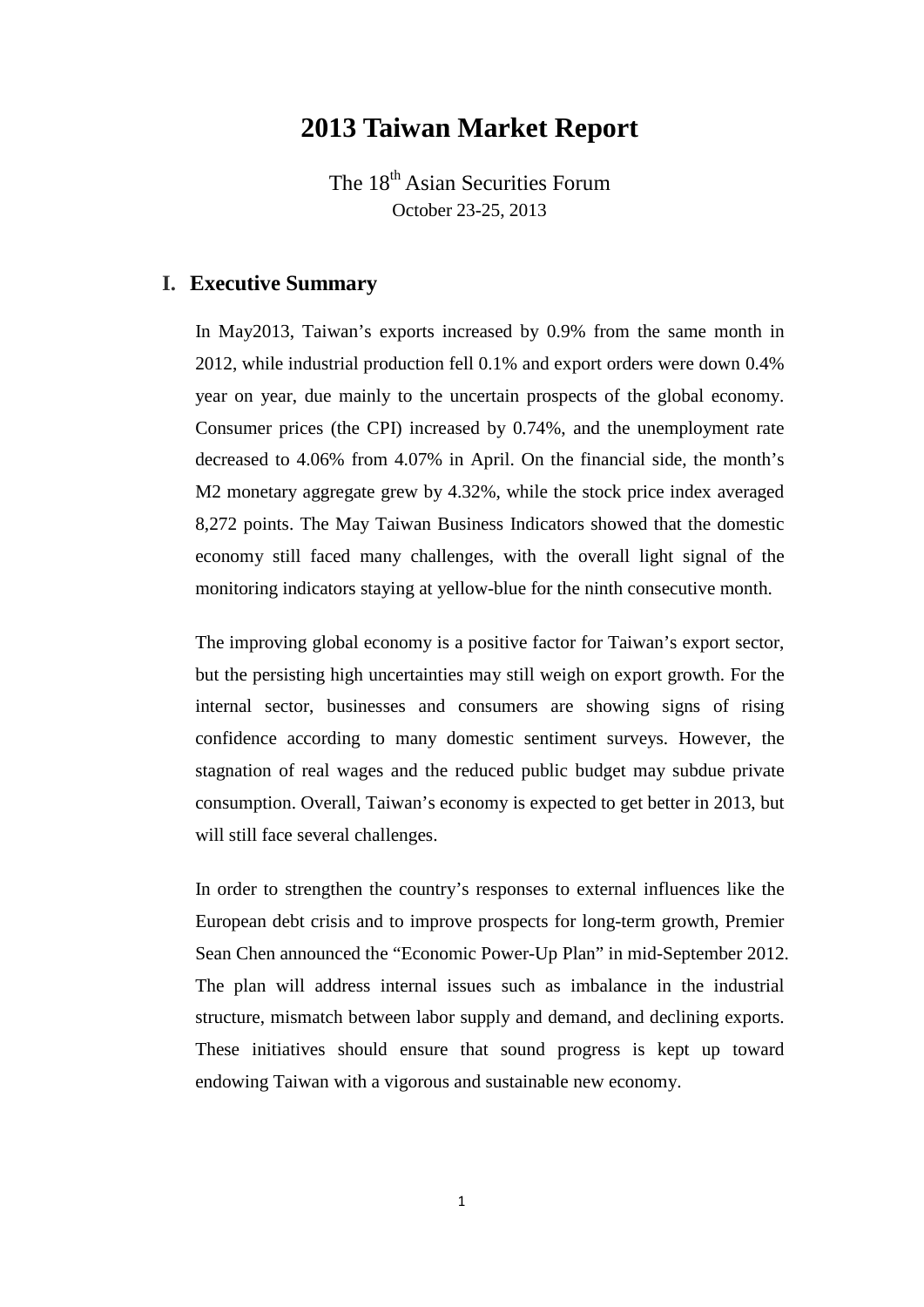| % change on previous year |         |       | <b>Historical Data</b> |        | Current Data (2013) |        |        |           |  |
|---------------------------|---------|-------|------------------------|--------|---------------------|--------|--------|-----------|--|
|                           | 2009    | 2010  | 2011                   | 2012   | Mar.                | Apr.   | May.   | Jan.-May. |  |
| <b>GDP</b>                | $-1.81$ | 10.72 | 4.03                   | 1.26   | 1.67                |        | ۰      |           |  |
| <b>CPI</b>                | $-0.87$ | 0.96  | 1.42                   | 1.93   | 1.37                | 1.04   | 0.74   | 1.45      |  |
| Unemployment rate         | 5.85    | 5.21  | 4.39                   | 4.24   | 4.17                | 4.07   | 4.06   | 4.14      |  |
| Exports                   | $-20.3$ | 34.8  | 12.3                   | $-2.3$ | 3.3                 | $-1.9$ | 0.9    | 1.2       |  |
| Imports                   | $-27.5$ | 44.2  | 12.1                   | $-3.8$ | 0.2                 | $-8.2$ | $-8.0$ | $-0.9$    |  |
| Export orders             | $-8.3$  | 20.6  | 7.2                    | 1.1    | $-6.6$              | $-1.1$ | $-0.4$ | $-1.3$    |  |
| Industrial production     | $-8.1$  | 26.9  | 4.6                    | $-0.1$ | $-3.0$              | $-0.9$ | $-0.1$ | 0.5       |  |
| Monetary aggregate (M2)   | 7.2     | 4.6   | 5.8                    | 4.17   | 3.78                | 3.71   | 4.32   | 3.67      |  |
| Stock market**            | 6.460   | 7,950 | 8.155                  | 7.468  | 7.907               | 7.893  | 8,272  | 7.956     |  |

Note: \* The DGBAS has provisionally estimated that Taiwan's real GDP grew 2.40% in 2013. \*\* Stock index (monthly average).

Sources: The Central Bank of China (CBC) and the Directorate-General of Budget, Accounting and Statistics (DGBAS).

### **II. Economic Performance and Projections**

The global economic outlook is weaker than expected at the beginning of this year, which has dampened Taiwan's export growth. According to the latest preliminary estimation by DGBAS, the year-on-year (yoy) growth rate of Taiwan's real GDP was 1.67% in Q1 2013. Meanwhile, the 2013 GDP growth forecast has been revised to 2.40%, down 1.19 of a percentage point from February's forecast of 3.59%.

#### **1. Economic Growth**

In Q1 2013, due to weakened external demand and subdued private consumption, the year-on-year (yoy) growth rate of real GDP was 1.67%, according to the latest preliminary estimation by DGBAS. Meanwhile, the seasonally adjusted quarterly rate (saqr) of real GDP growth decreased from the previous quarter by 0.69%, and the seasonally adjusted annualized rate (saar) fell by 2.75%. In the whole of 2013, Taiwan's real GDP is projected to rise by 2.40%.



Source: Directorate-General of Budget, Accounting, and Statistics (DGBAS)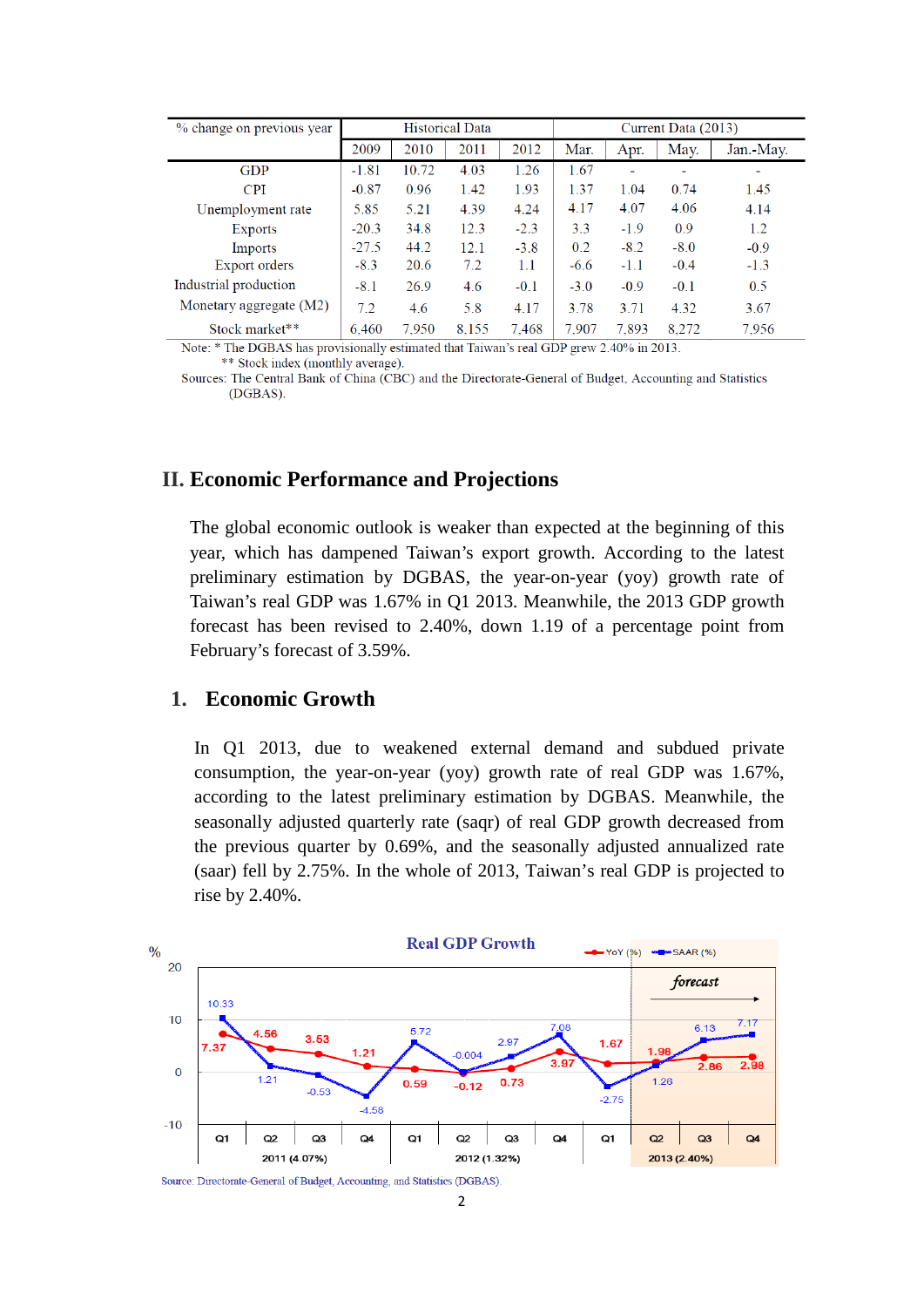

# **2. Foreign Trade**

In May 2013, exports expanded 0.9% year on year, mainly due to increased export of electronic products, and plastics & rubber and articles thereof. Imports fell 8.0%, with chemicals the main contributor to the decrease. The month's foreign trade yielded a balance of US\$4.46 billion in Taiwan's favor.

Exports for the January through May 2013 period were up 1.2% from the same period a year ago.



#### *Major trade partners*

China (including Hong Kong) and ASEAN have become increasingly important trade partners to Taiwan since 2000.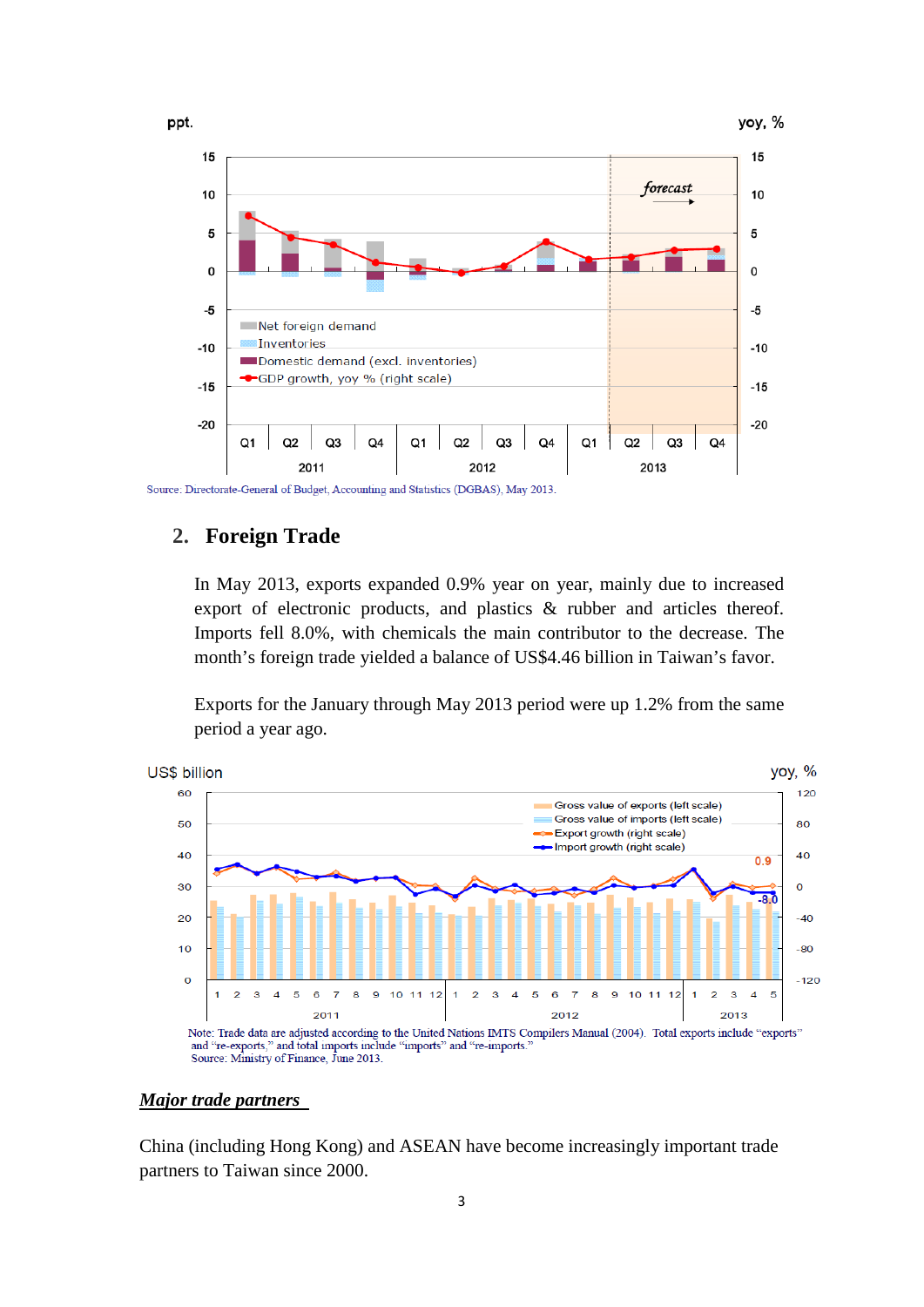|               | <b>Exports</b>           |            |         |         |                            |                      |         | <b>Imports</b> |         |                |                            |                      |  |  |
|---------------|--------------------------|------------|---------|---------|----------------------------|----------------------|---------|----------------|---------|----------------|----------------------------|----------------------|--|--|
|               | Total                    | <b>USA</b> | Japan   | Europe  | China (incl.<br>Hong Kong) | <b>ASEAN</b><br>$6*$ | Total   | <b>USA</b>     | Japan   | Middle<br>East | China (incl.<br>Hong Kong) | <b>ASEAN</b><br>$6*$ |  |  |
| 2002          | 7.1                      | $-2.7$     | $-5.0$  | $-5.9$  | 29.4                       | 7.4                  | 4.9     | $-0.8$         | 5.5     | 9.8            | 24.2                       | 3.7                  |  |  |
| 2002 Share    |                          | 20.2       | 9.1     | 13.9    | 32.1                       | 11.9                 | -       | 16.1           | 24.2    | 6.4            | 8.7                        | 14.7                 |  |  |
| 2003          | 11.3                     | $-3.0$     | 0.5     | 10.4    | 23.6                       | 10.5                 | 13.0    | $-6.9$         | 19.6    | 43.7           | 30.9                       | 5.2                  |  |  |
| 2004          | 21.1                     | 8.3        | 11.1    | 14.7    | 28.8                       | 33.0                 | 31.8    | 28.2           | 33.6    | 34.6           | 47.7                       | 16.2                 |  |  |
| 2005          | 8.8                      | 1.3        | 9.4     | $-0.8$  | 12.2                       | 13.8                 | 8.2     | $-2.8$         | 5.3     | 36.5           | 16.2                       | 3.8                  |  |  |
| 2006          | 12.9                     | 11.2       | 7.9     | 10.5    | 14.8                       | 13.8                 | 11.0    | 7.1            | 0.5     | 30.1           | 20.1                       | 10.4                 |  |  |
| 2007          | 10.1                     | $-0.9$     | $-2.2$  | 9.7     | 12.6                       | 16.7                 | 8.2     | 17.0           | $-0.8$  | 11.7           | 11.9                       | 1.7                  |  |  |
| 2008          | 3.6                      | $-4.0$     | 10.2    | 4.6     | $-0.8$                     | 7.3                  | 9.7     | $-0.7$         | 1.2     | 39.9           | 10.2                       | 8.0                  |  |  |
| 2009          | $-20.3$                  | $-23.5$    | $-17.4$ | $-24.6$ | $-15.9$                    | $-21.5$              | $-27.5$ | $-31.0$        | $-22.1$ | $-42.2$        | $-22.3$                    | $-22.8$              |  |  |
| 2010          | 34.8                     | 33.6       | 24.2    | 30.1    | 37.1                       | 37.2                 | 44.1    | 39.8           | 43.3    | 39.4           | 47.1                       | 45.6                 |  |  |
| 2011          | 12.3                     | 15.6       | 1.2     | 6.2     | 8.1                        | 22.7                 | 12.0    | 1.5            | 0.5     | 14.7           | 20.5                       | 13.4                 |  |  |
| 2012          | $-2.3$                   | $-9.3$     | 4.2     | $-7.8$  | $-4.4$                     | 9.8                  | $-3.9$  | $-8.4$         | $-8.9$  | 20.2           | $-3.8$                     | $-3.9$               |  |  |
| 2012 Share    | $\overline{\phantom{a}}$ | 10.9       | 6.3     | 9.6     | 39.4                       | 18.5                 |         | 8.7            | 17.6    | 16.0           | 16.1                       | 11.6                 |  |  |
| 2013 Jan.-May | 1.2                      | $-0.8$     | 4.7     | $-11.5$ | 3.4                        | 4.5                  | $-0.9$  | 12.4           | $-8.1$  | $3.3**$        | 0.2                        | $-0.7$               |  |  |

Changes in Two-Way Trade with Major Trading Partners (yoy %)

\*ASEAN 6 refers to Indonesia, Malaysia, the Philippines, Singapore, Thailand and Vietnam. \*\* The first four months of 2013 compared with the same period of previous year (%). Source: Ministry of Finance.

# **3. Domestic Consumption and Investment**

#### **a. Domestic Consumption**

In Q1 2013, private consumption grew by 0.35% from a year earlier, while government consumption grew by 0.40%. In the whole of 2013, private consumption is projected to rise by 1.46%.

In April 2013, sales of trade and food services posted an annual increase of 1.0%. This included an increase of 1.4% in wholesale trade, an increase of 0.5% in retail trade, and a decrease of 2.9% in food and beverage services.

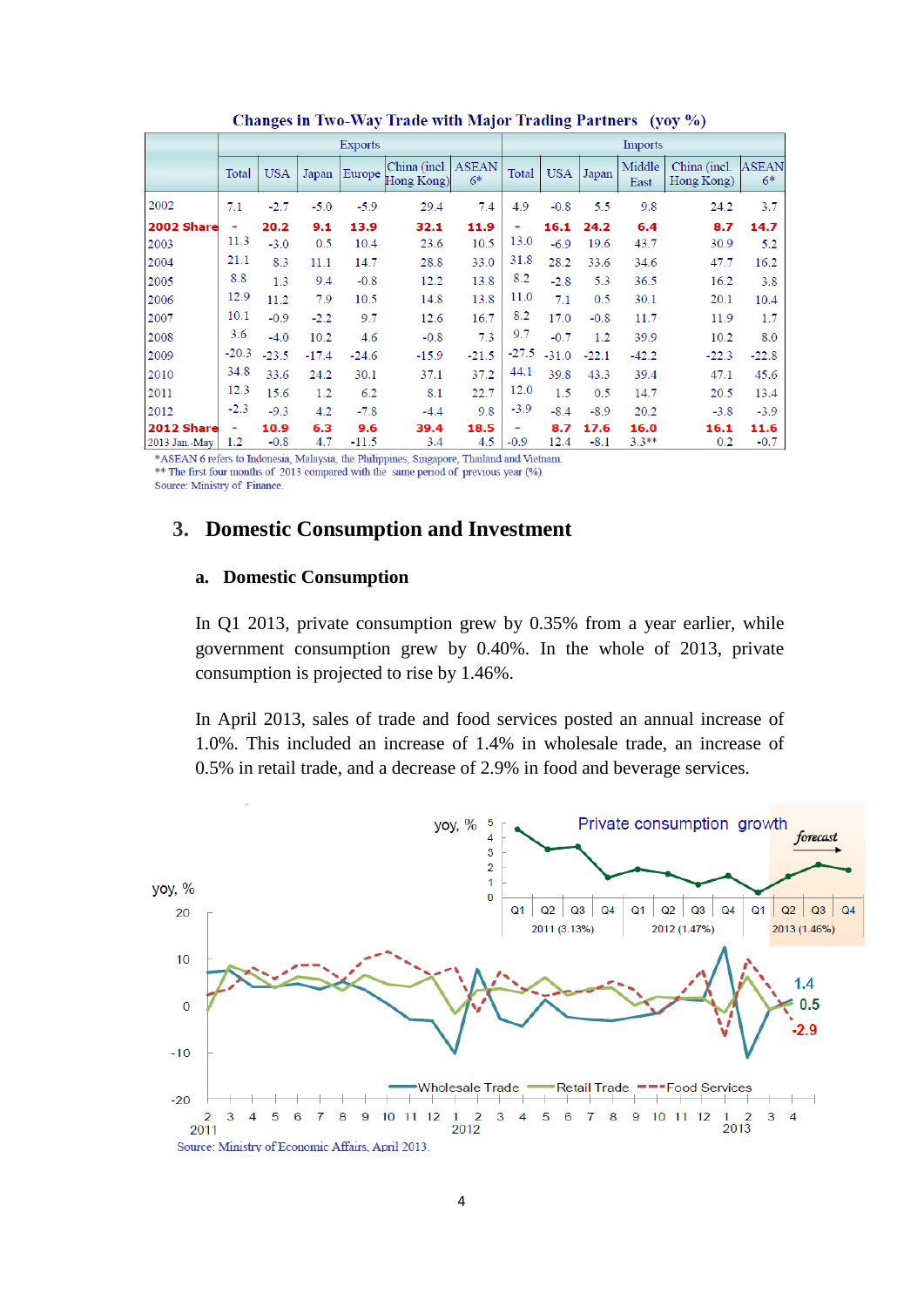#### **b. Domestic investment**

In Q1 2013, gross fixed capital formation was up 7.44% yoy, with private enterprises' gross fixed capital formation increasing 8.67%, mainly generated by new investment in semiconductor production, driven by the successive release of new ICT products. According to DGBAS's forecast, gross fixed capital formation is projected to increase by 5.17% in 2013.



Source: DGBAS

### **4. Industrial Production**

In April 2013, the industrial production index posted an annual decrease of 0.88%, with manufacturing output down 1.18% and building construction down 14.72%.

The decrease in manufacturing output came largely from decreasing production of machinery and equipment, while new orders suffered a negative impact from the sluggish recovery of the world economy and the depreciation of the yen.

Industrial production for the January through April 2013 period were up 0.59% from the same period a year ago.

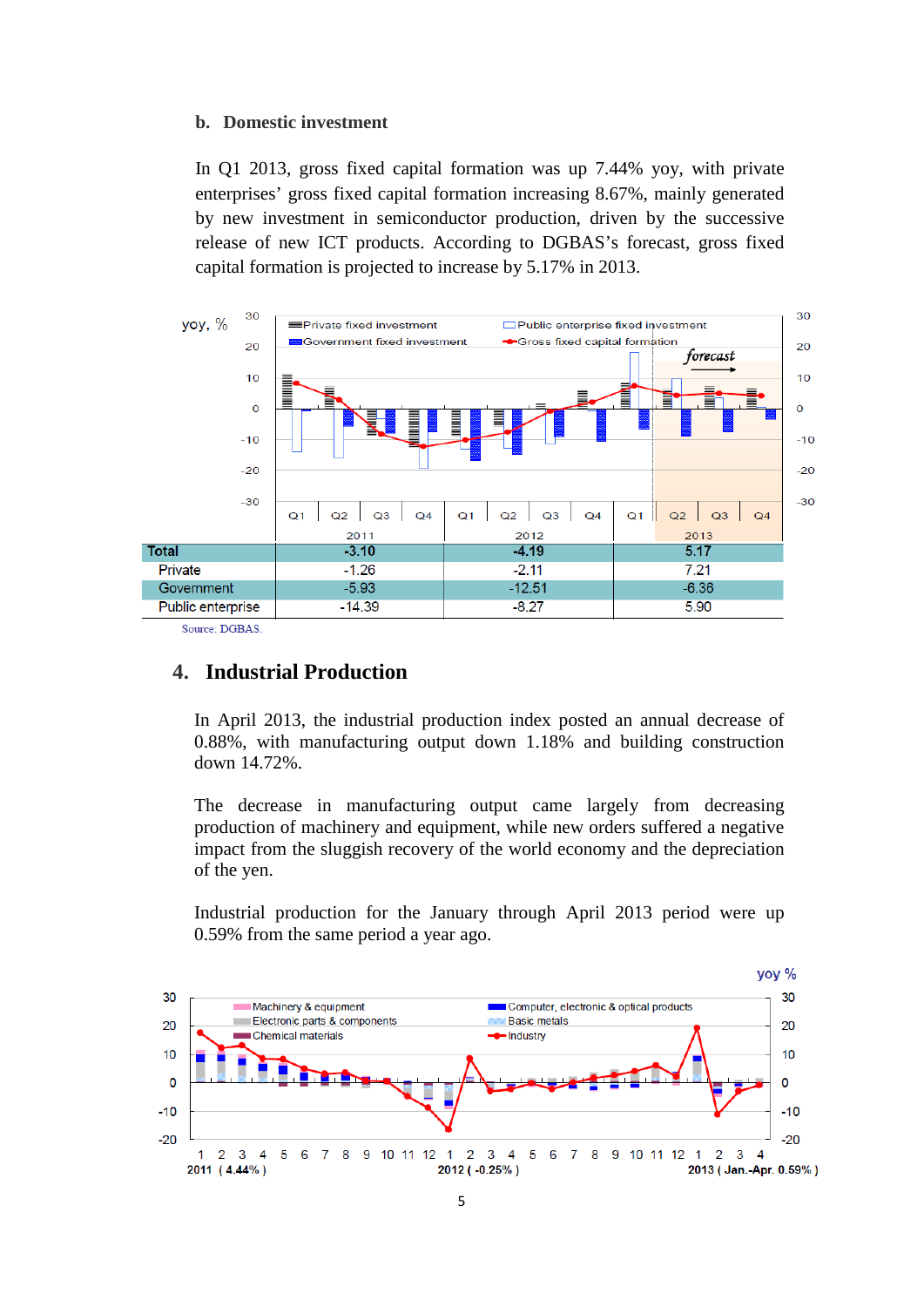#### **5. Unemployment Rate and Labor Force Participation Rate**

In April 2013, the unemployment rate stood at 4.07%, the lowest reading since August 2008, down 0.10 of a percentage point from the previous month. The seasonally adjusted unemployment rate was 4.19%.

The labor force participation rate decreased by 0.05 of a percentage point from the previous month to 58.23%, up 0.08 of a percentage point from a year earlier.



### **6. Prices**

In May 2013, Taiwan's CPI increased by 0.74% from the same month last year (with the CPI measured from a baseline of 100 in 2011). The increase was mainly due to upward movement in the prices of vegetables, meat and water, and electricity & gas supply. Core prices (excluding fruits, vegetables and energy prices) increased 0.61%.

In the same month, the WPI fell by 3.28% year on year, mainly because of drops in the prices of basic metals, petroleum & coal products and chemical materials.



Note: The 2011-base revisions of the CPI and WPI have been completed Source: DGBAS, June 2013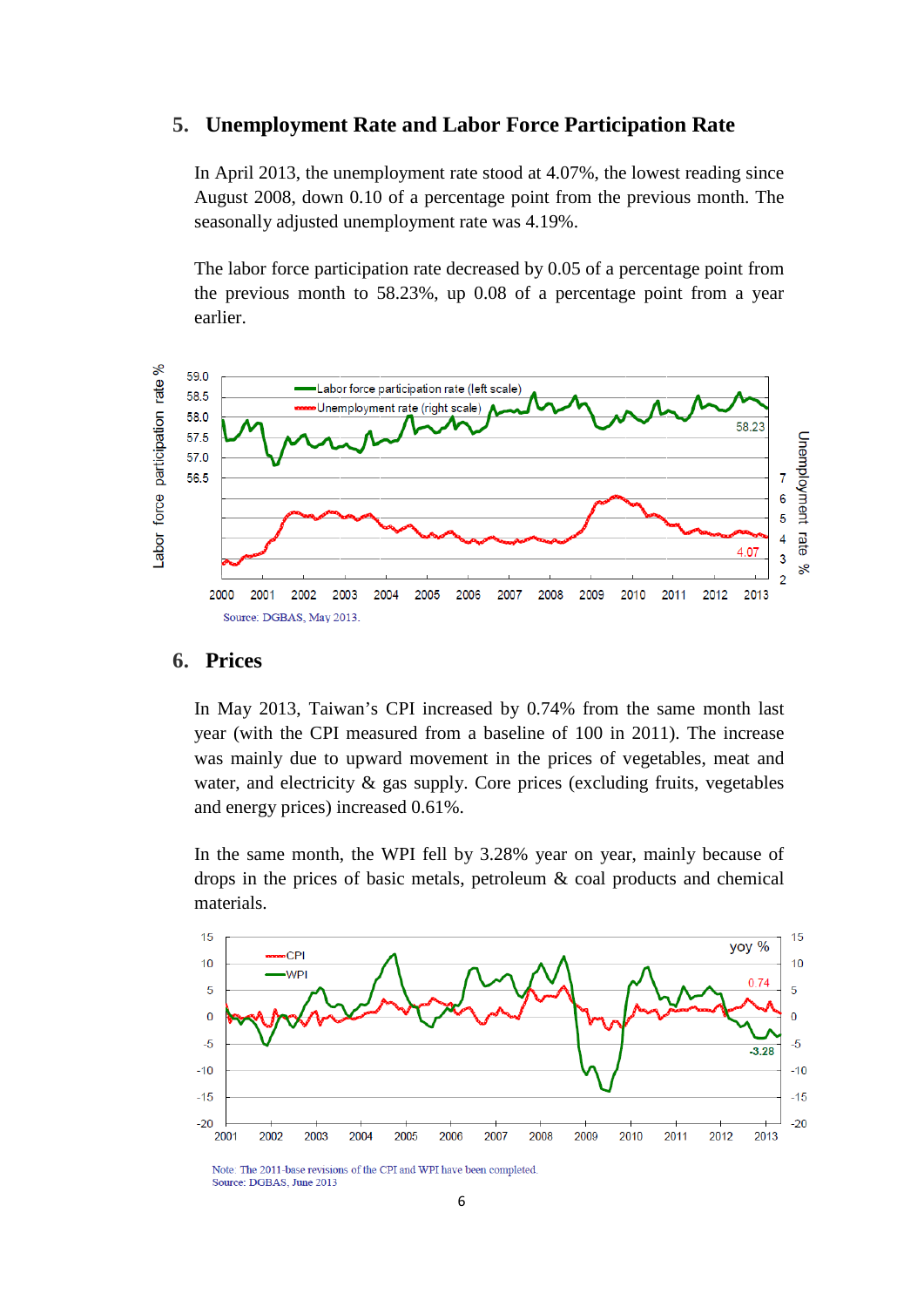#### **7. Money Supply**

In April 2013, the annual growth rate of M1B and M2, measured on a daily average basis, fell to 5.72% and 3.71%, respectively. This was mainly due to slower growth of bank loans and investments, plus the effect of a major deposit transfer by the Taiwan Insurance Guaranty Fund to a life insurance company (which is not included in the monetary aggregates).



### **8. Short-term Interest Rates**

In April 2013, interest rates remained at low levels, with the commercial paper rate at 0.71%, down from 0.72% in March, and the interbank rate remaining at 0.386%.

Since global economic uncertainties remain and Taiwan's economy is experiencing a mild recovery along with muted inflationary pressures, the CBC decided to keep policy rates unchanged in March 2013. In the future, the CBC will continue to closely monitor the evolution of economic conditions.

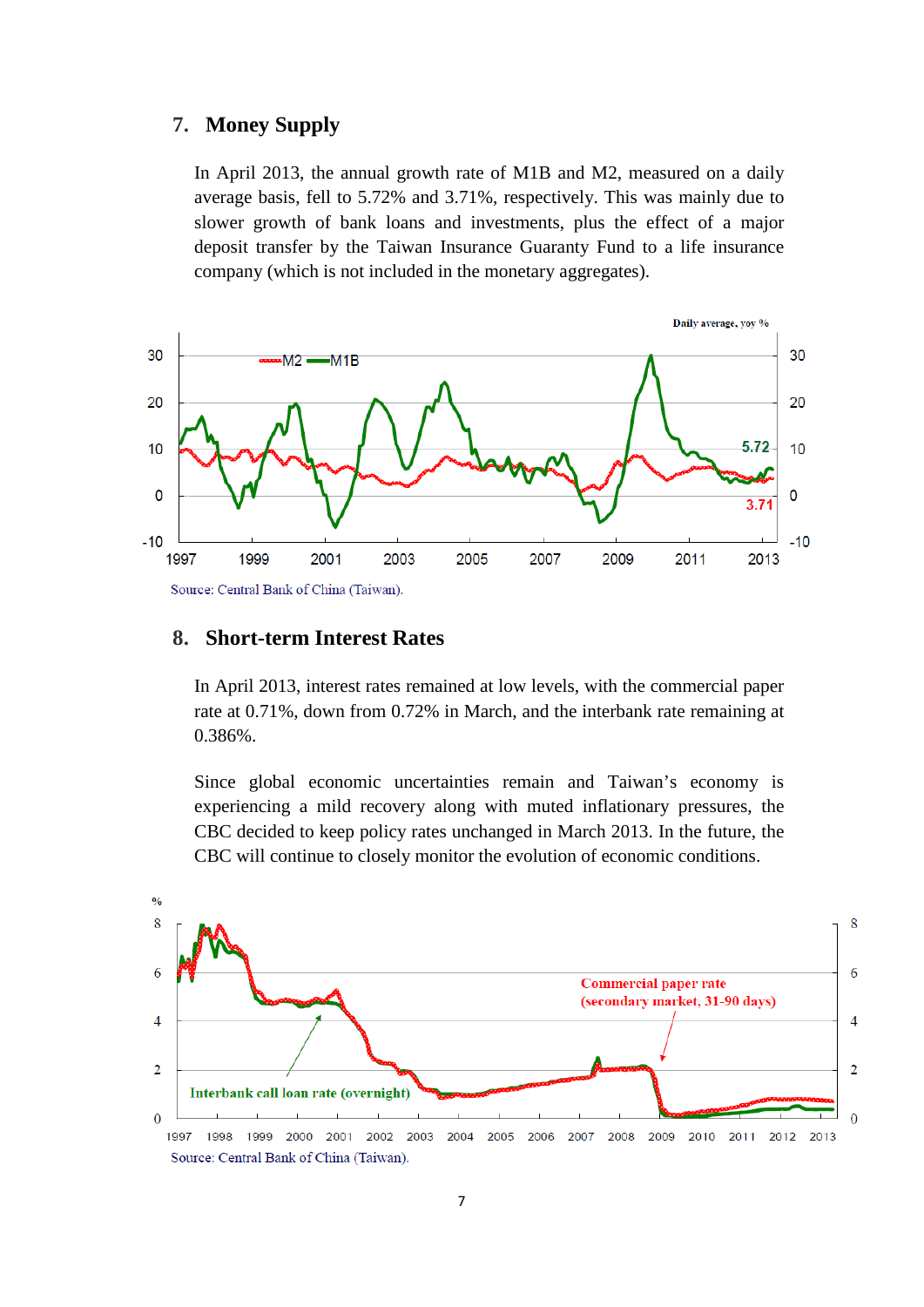#### **9. Stock Price**

In April 2013, the average closing level of Taiwan's stock exchange index was 7,893, down by 0.17% from March 2013.

In May, stock market activity rallied on the back of recent developments indicating a likely revision of the capital gains tax on domestic stock transactions, and increased inward remittances of foreign investment.



### **III.Taiwan Securities Markets**

### **1. Securities Market Infrastructure Overview**

The Taiwan stock market, with its fully automated trading systems and book-entry mechanism, is known as one of the most active securities markets in the Asia-Pacific region. The Taiwan Stock Exchange (TWSE) is the primary equities market in Taiwan. In addition to the TWSE, there are two other regulated markets, i.e. the Gre-Tai Securities Market (GTSM), the market for bonds and small-and-medium sized enterprises (SMEs); and the Taiwan Futures Exchange (TAIFEX), the 55 principal derivatives market in Taiwan. Every trade is cleared and settled by the relevant market. The Taiwan Depository and Clearing Corporation (TDCC) provides the custodian and book-entry service.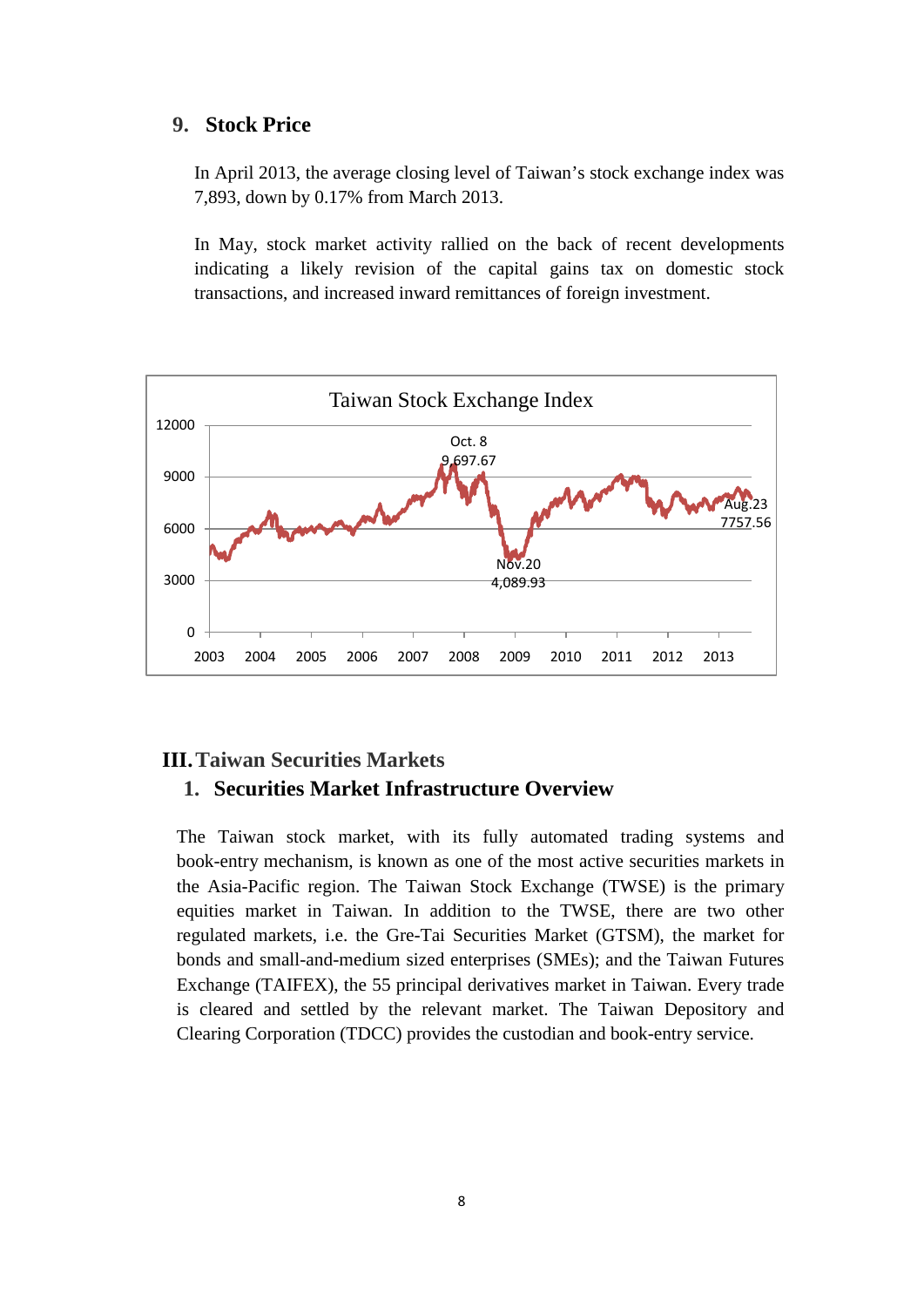### **Regulatory Framework**



### **Market Structure by Products**

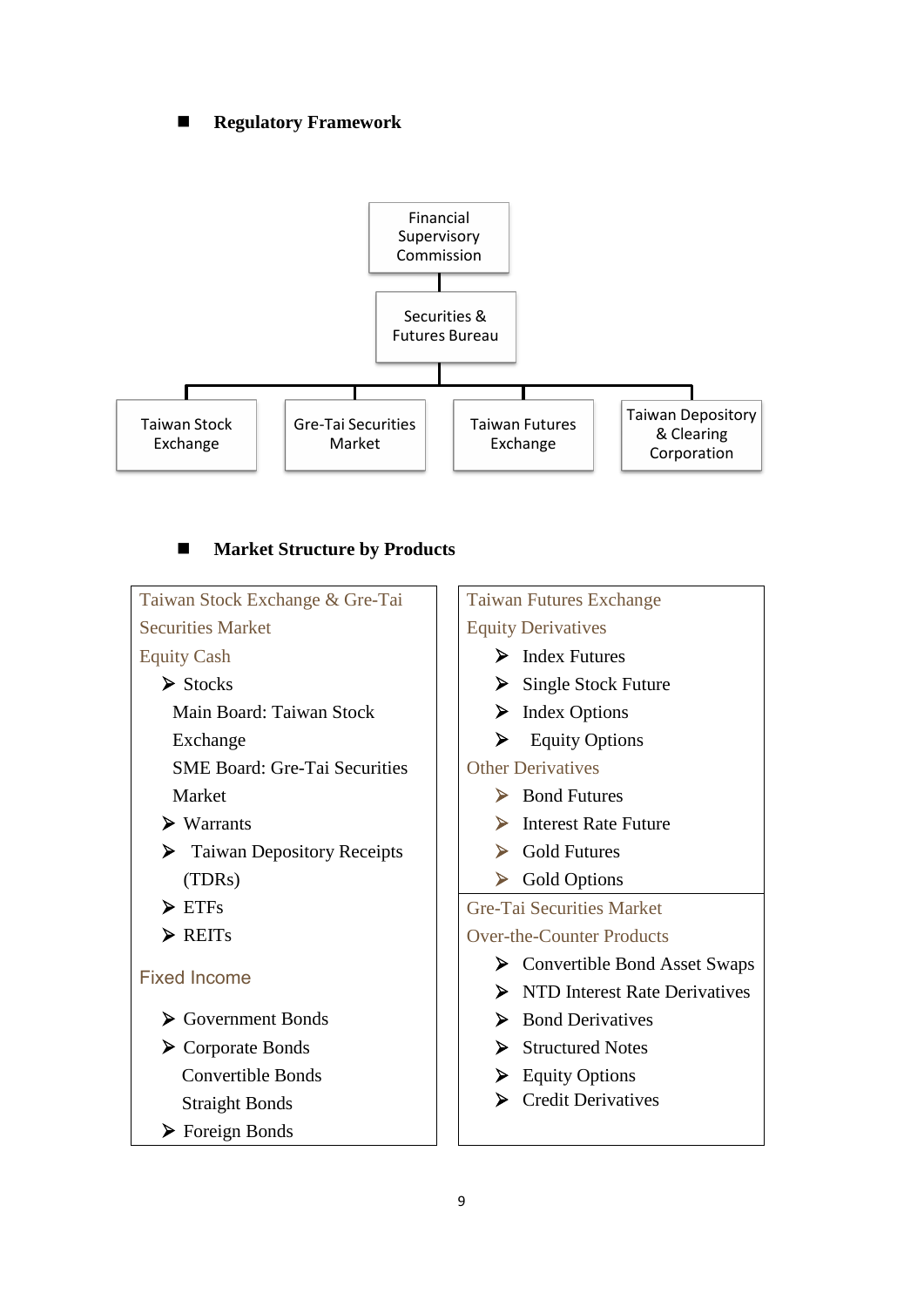### **2. Securities Market**

#### **2.1 Taiwan Stock Exchange (TWSE)**

TWSE was established in 1961, and is the primary equities market in Taiwan. TWSE has enjoyed a reputation for having maintained an orderly market and a cost-effective trading capability since its inception.

The Taiwan stock market is one of the world's most active securities markets. At the end of July 2013, total market capitalization of 881 listed companies on the TWSE amounted to US\$ 767.47 billion. The average daily trading value was US\$ 2.78 billion, translating into a market turnover rate of 97.33% in 2012.

TWSE has implemented many reform measures in the past few years in order to bring it in line with international practice, and to better reflect investors' diversified needs. The Taiwan market is set to continue making progress towards liberalization and internationalization.



#### **2.2 GreTai Securities Market (GTSM)**

GreTai Securities Market (GTSM) is a diverse financial service center in Taiwan that offers the trading of stocks, bonds and derivatives. Founded in 1994, GTSM is a public interest entity aiming to promote the development of Taiwan's securities market. Since its inception, GTSM has been playing an active role in helping emerging high-tech industries and small and medium enterprises list stocks and raise funds on capital market and in the expansion of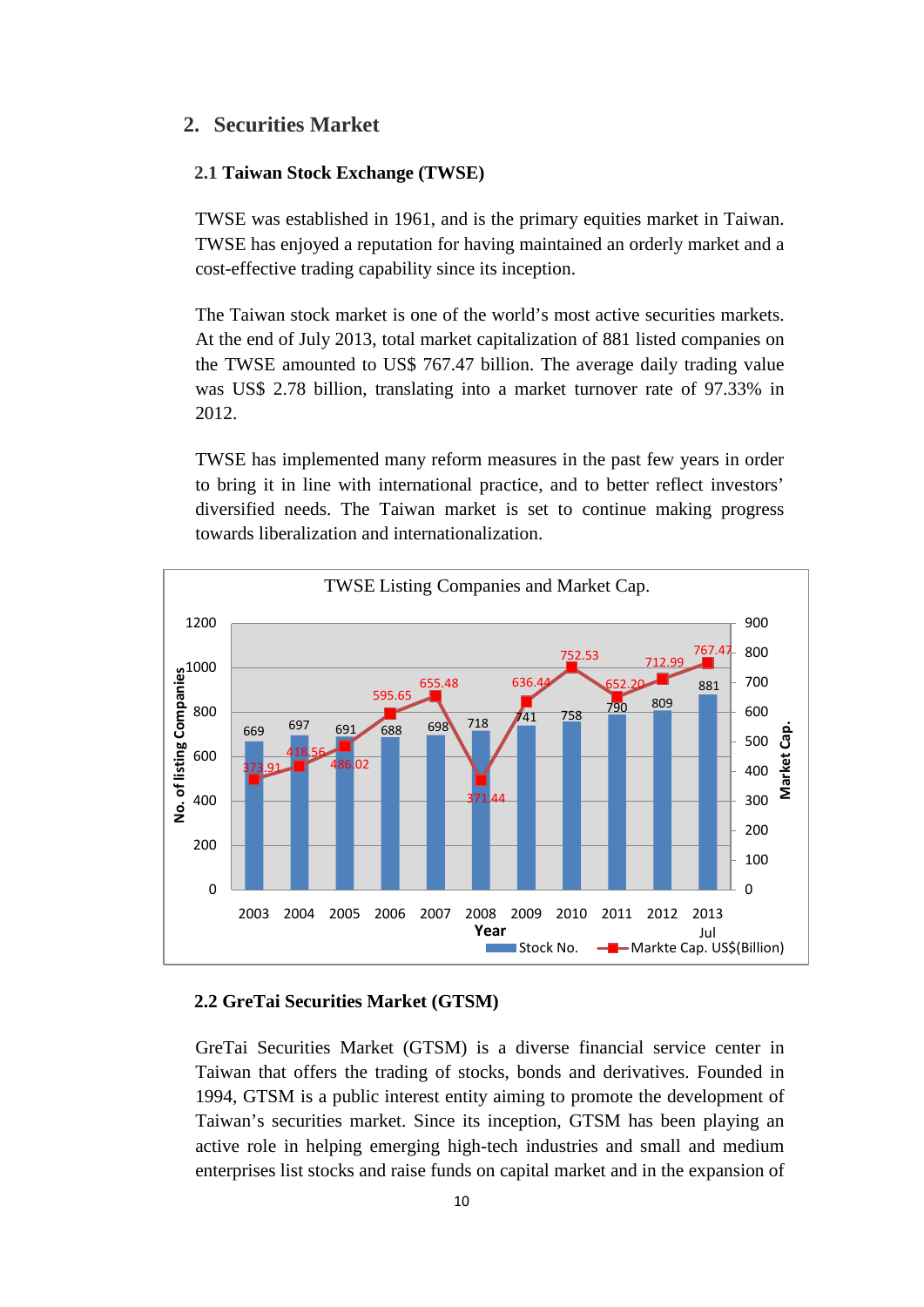Taiwan's securities market.

GTSM has always been guided by our missions of providing "expanded capital access and solid investment venue." With our strategy in ensuring information transparency, fair trading practices, and greater financial diversification, we are committed to offering as a top-quality platform where innovation drives progress and more options are provided to corporations and investors.



#### **2.3 Taiwan Futures Exchange (TAIFEX)**

Taiwan Futures Exchange (TAIFEX) was established in September 1997 and opened for business on 21 July, 1998. Since the inception, TAIFEX has effectively developed the hedging function, successfully created a more diversified environment offering the choice in investing and managing funds. The priority objective is to establish a more efficient, lower cost trading environment with core competency. TAIFEX have also actively promoted international exchanges and cooperation, a step-by-step move marching toward the goal of "world-class futures exchange."

TAIFEX is a corporation limited by shares. TAIFEX shareholder base comprises institutional holders from four relevant industries, namely, futures, securities, banking, and securities/futures-related industries. According to FIA,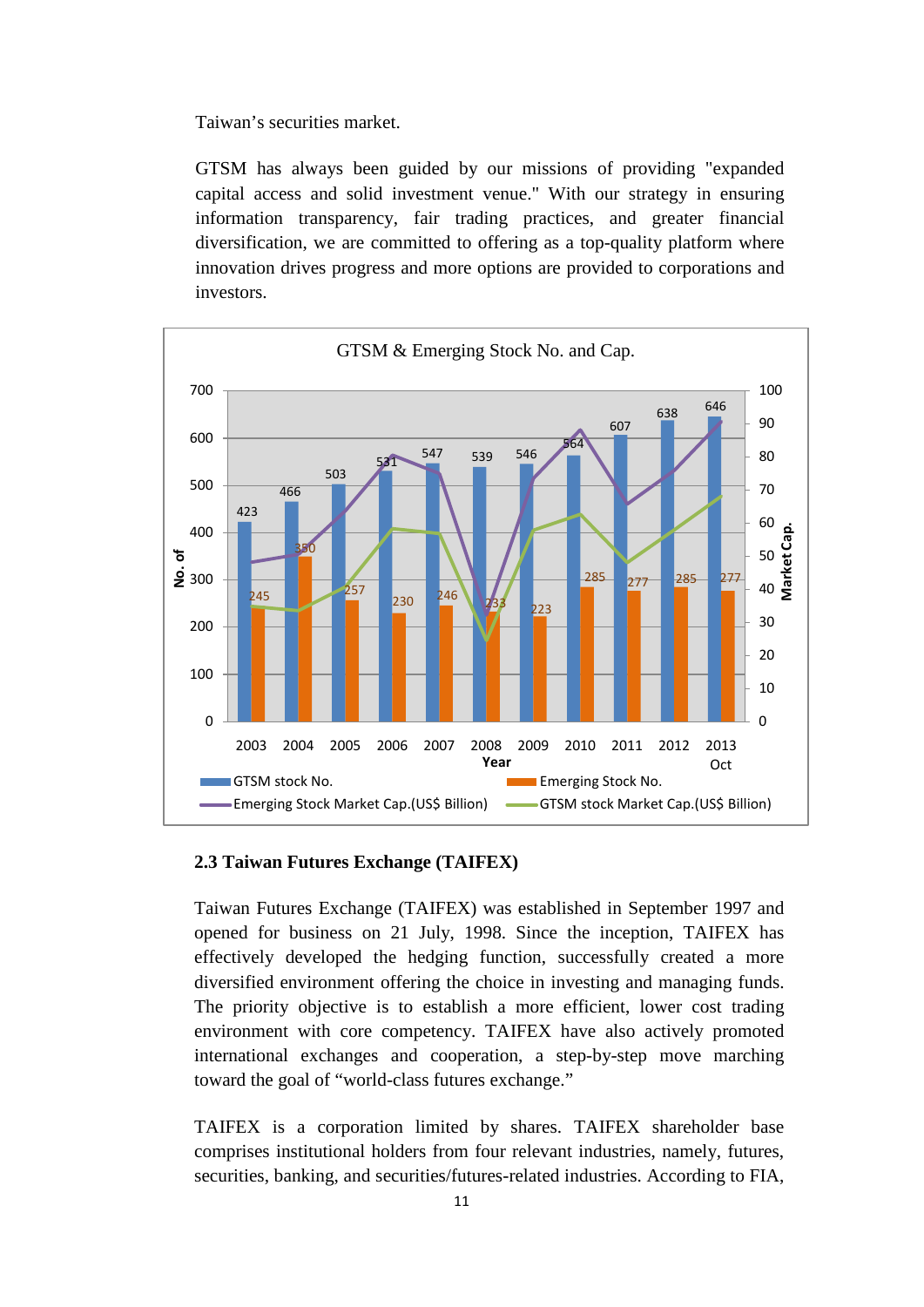TAIFEX was ranked 21st in the first half of 2013 among the top derivatives exchanges of the world. TAIFEX was also awarded again as the Derivatives Exchange of the year 2009 by the Asia Risk Magazine. Among the various product line, stock index options and futures, including TAIEX and mini-TAIEX contracts, remain the flagship products and amount 95.12% of the trading volume in the Exchange. Average daily volume in 2012 was 626,928 contracts.

#### **2.4 Taiwan Depository & Clearing Corporation (TDCC)**

Established in October 1989, the Taiwan Securities Central Depository (TSCD) started its operation in January 1990. The company was renamed as Taiwan Depository & Clearing Corporation (TDCC) in March 2006 after the merger of TSCD and Debt Instruments Depository and Clearing Co., Ltd. (DIDC). TDCC is the only central securities depository (CSD) in Taiwan, providing securities depository, clearing, and settlement services for equities, fixed income, and money market. Different from most of the other CSDs in the world, TDCC's depository account features a two-tier legal structure with one-tier operational processing. TDCC maintains over 2,200 participants' accounts as well as 15 million investors' accounts.

With over 23 years experience, TDCC demonstrates the ability to deliver quality services while forging ahead with the market and the competent authorities to create a secure and efficient market environment. Today, as our participants and marketplaces continue to extend around the world, TDCC will actively participate in global events and cultivate good relationship with other CSDs to acquire necessary knowledge and skills to ensure safety and soundness of the local market infrastructure.

# **IV. Regulatory Developments and Prospects for the securities industry**

# **1. Cross-strait Trade in Services Agreement brings new business opportunities**

More than two years of negotiations finally paid off in the signing of a Cross-strait Trade in Services Agreement by Taiwan and mainland China on June 21. The agreement calls for the opening of the market to services in 11 areas, passing a new milestone in the realization of the Economic Cooperation Framework Agreement (ECFA).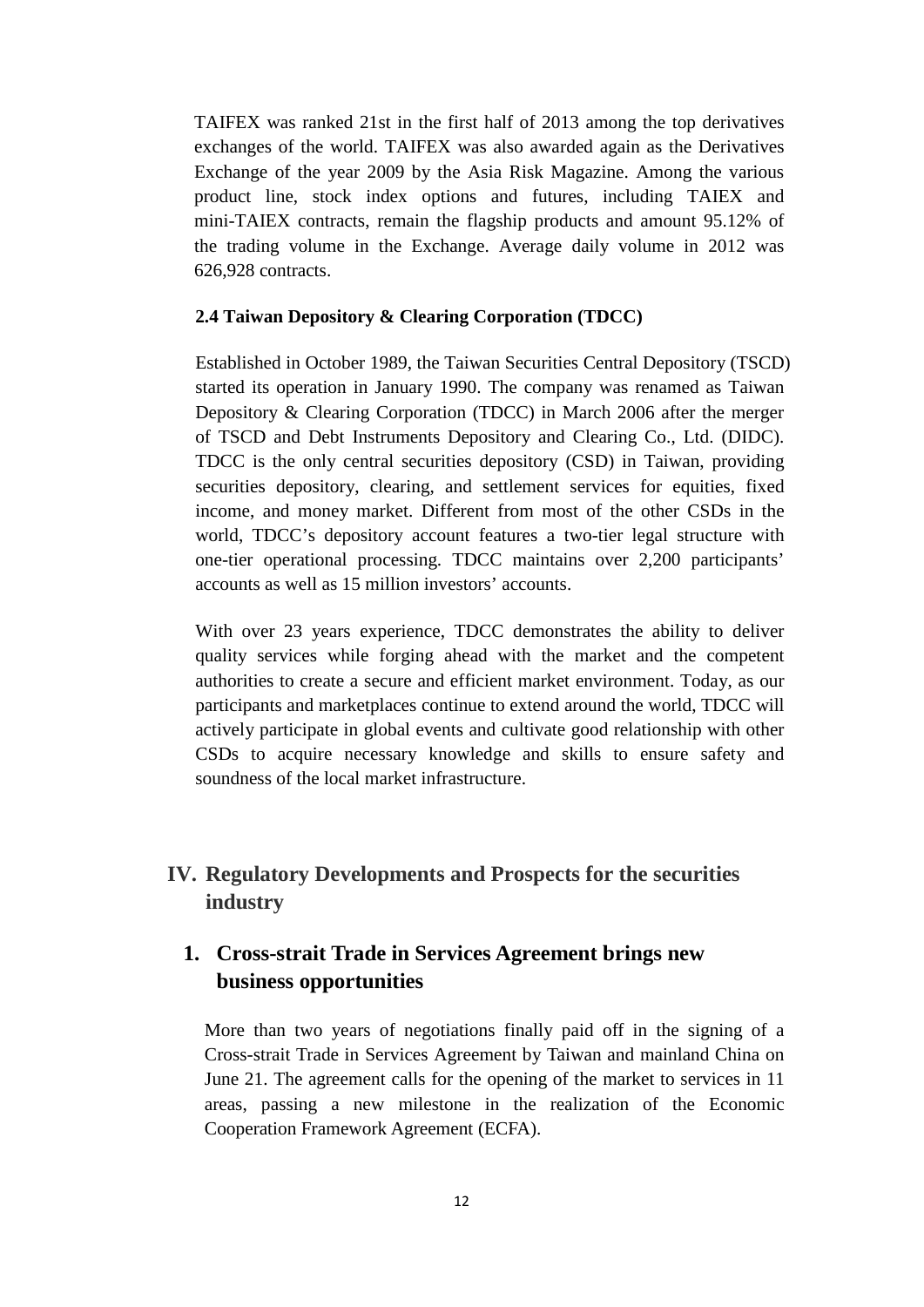Financial services are among the key points of the services agreement, and the mainland's opening to Taiwan in this respect exceeds its WTO commitments—and is even better than the treatment accorded to Hong Kong under the Closer Economic Partnership Arrangement (CEPA). Taiwanese banks are allowed to set up rural banks in China, and in Fujian Province they can establish sub-branches in different cities. Since sub-branches and branches enjoy the same treatment in business scope while sub-branches are required to hold relatively small operating capital, this will reduce the cost of setting up business bases and accelerate Taiwanese banks' development in the Chinese market.

In the field of securities, China has agreed to raise its stake to 49%, or even up to 51% in accordance with the securities patterns and securities companies in different regions, to allow Taiwanese shareholding of more than 50% in joint-venture fund management companies, to allow the amount of securities assets under group management to be used when applying for qualified foreign institutional investor (QFII) status in China, and to allow Taiwanese financial institutions to invest in China's capital market as RMB qualified foreign institutional investors (RQFIIs). These opening measures not only reduce restrictions on investment by Taiwanese companies but make it easier for Taiwanese securities companies to obtain QFII status.

### **2. [Government implements new capital gains tax rules](http://www.cepd.gov.tw/encontent/m1.aspx?sNo=0019593)**

An amendment of the capital gains tax, passed recently by an extra session of the Legislative Yuan, abolishes the 8,500-point stock index threshold for imposition of the tax, retroactive to January 1 this year. The Ministry of Finance indicates that for ordinary investors, the amendment means that capital gains from listed stocks will be exempt from the capital gains tax, and should therefore boost momentum in the stock market.

The biggest change is the removal of the 8,500-point threshold. Under the old provisions, whenever the stock index at closing was at 8,500 points or above, earnings on the sale of stocks would be taxed at a rate of 0.02% to 0.06%, depending on the stock index bracket. The new system abolishes this kind of calculation and switches to calculation based on four different types of investor: those who sell 10,000 or more IPO shares within a year, those who sell 100,000 or more GreTai Market shares within a year, those who sell unlisted shares, and those who are not residents of Taiwan.

Starting in 2015, large investors who sell shares worth NT\$1 billion or more within a year will be taxed by "imputed income primarily, and actual income secondarily." Under the "imputed income" method the National Taxation Bureau will combine all of a single person's accounts under the same ID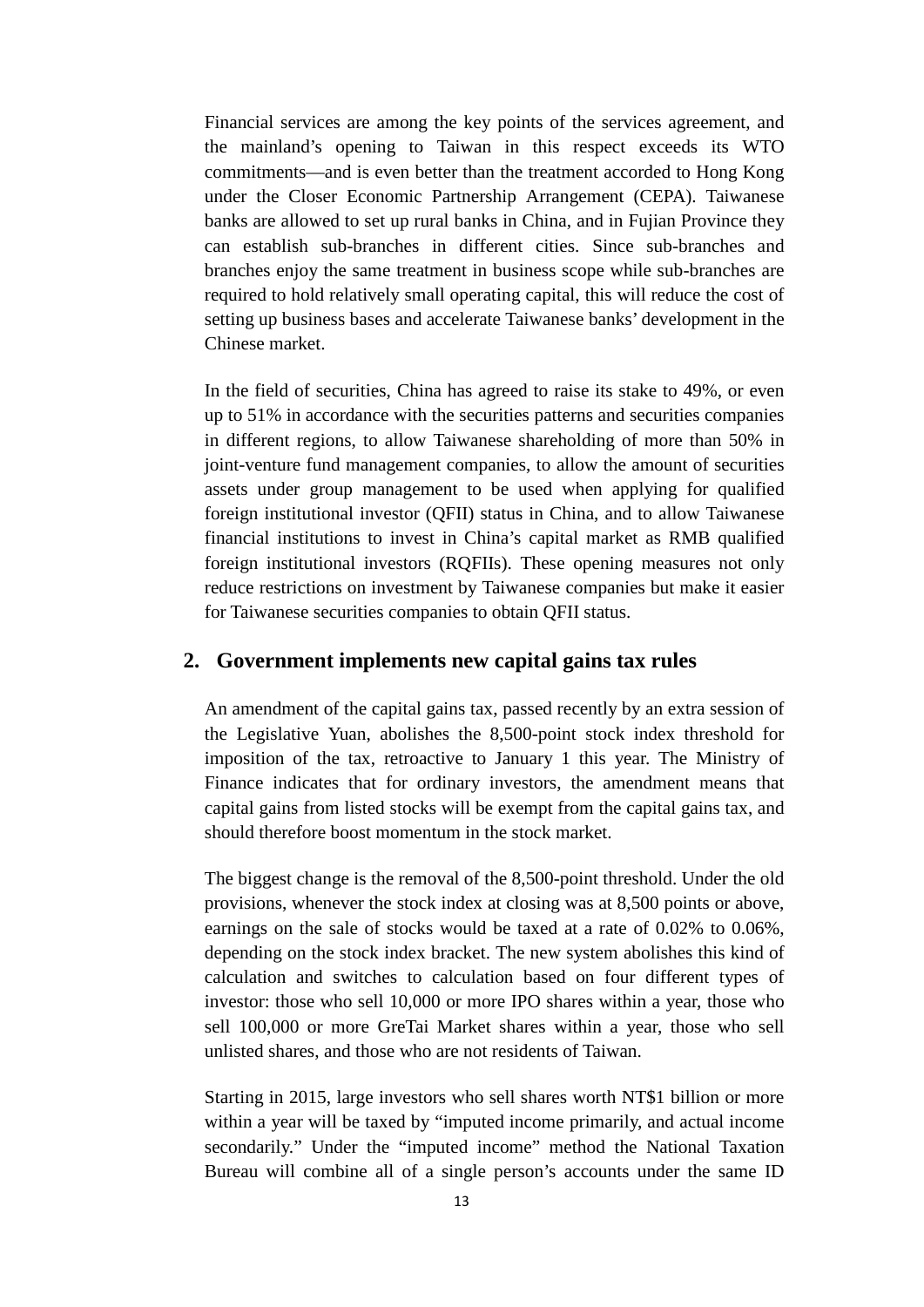number, and then impose an income tax at the rate of 0.1% on the amount in excess of NT\$1 billion that is sold within one year. If the taxpayer chooses the "actual income" method, when he or she files a tax return the actual income on the sale of shares will be taxed separately at the rate of 15%. Losses can be offset against earnings.

For profit-seeking enterprises, the recent amendment of the capital gains tax changes nothing. All such entities will be taxed by the "imputed income" method, with a deduction of NT\$500,000 and an alternative minimum tax rate of 12%. For those that hold shares for three years or more, the tax will be halved.

# **3. Securities firms now allowed engaging in offshore securities business to enhance global competitiveness**

To expand the scope of Taiwan's capital markets and enhance the global competitiveness of its securities firms, on 7 December 2012 the Financial Supervisory Commission and the Central Bank of the Republic of China (Taiwan) jointly proposed draft amendments to selected provisions of the Offshore Banking Act ("the Act"). The amendments was passed by the Legislative Yuan on 31 May 2013 and promulgated on 19 June 2013.

Key points of the amendments include the following: (1) Securities firms that meet requirements regarding their scale of operations, financial soundness, and comprehensive internal control systems will be eligible to apply for permission to establish an offshore securities branch subject to a separate set of accounts. The offshore securities branch may operate business within the scope permitted for securities firms, such as commission agency, brokerage, and agency business of securities or other financial products denominated in foreign currency approved by the competent authority; buying or selling of securities or other financial products denominated in foreign currency approved by the competent authority; underwriting securities issued outside the territory of the R.O.C.; consulting in connection with asset allocation or financial planning, and services in connection with the sale of securities or other financial products denominated in foreign currency approved by the competent authority; and other securities-related foreign exchange businesses approved by the competent authority. (2) Provisions regarding tax preferences for offshore securities branch, which will remain in effect for 15 years, were adopted with reference to the current taxation system for offshore banking branches. (3) Provisions concerning supervision of offshore securities branch were adopted referred to current "Securities and Exchange Act" and related regulations.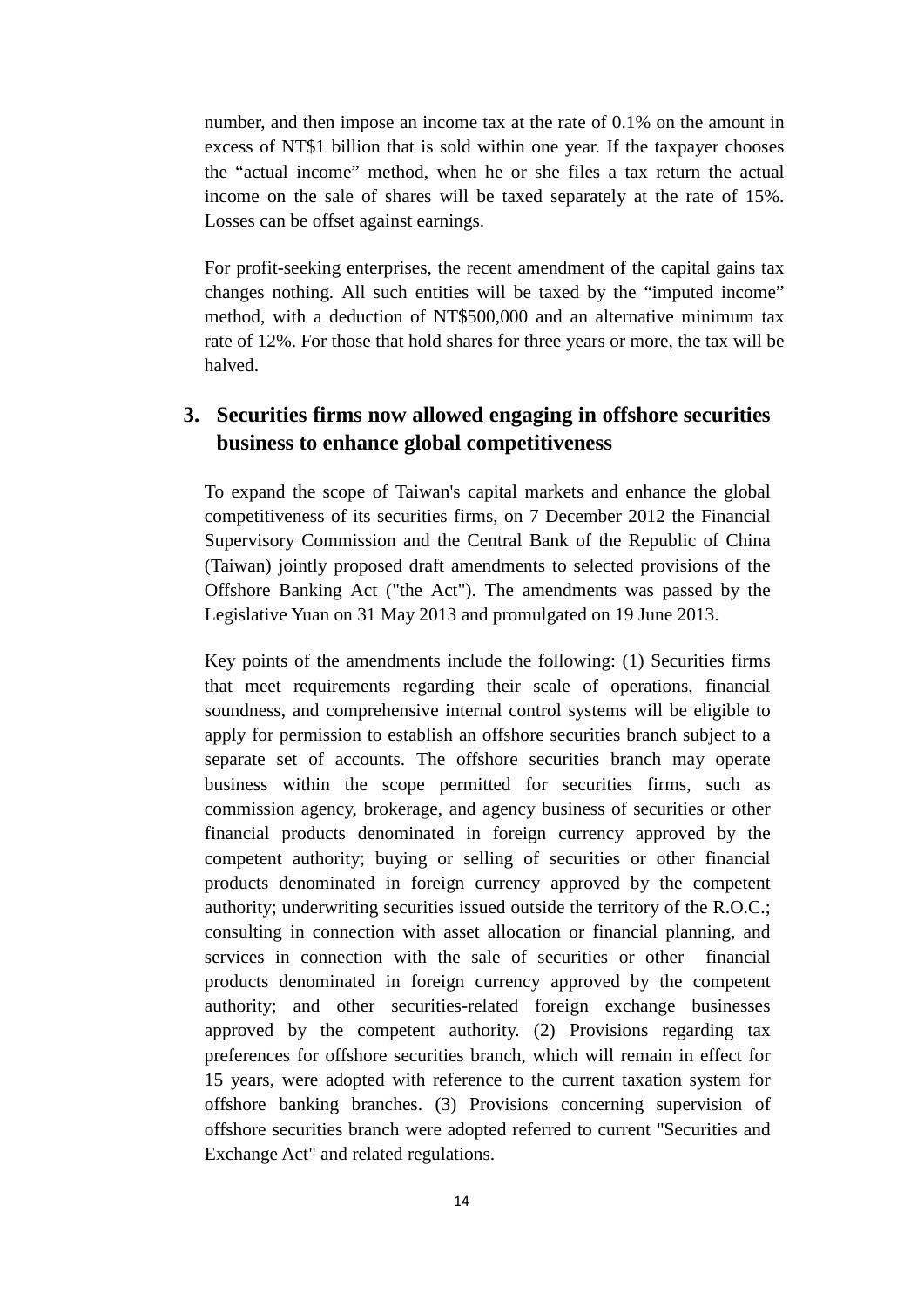### **4. RMB business kicks off in Taiwan**

The inauguration of the renminbi (RMB) remittance business in Taiwan has laid down an important new milestone in the island's relations with mainland China. Once the cross-strait currency settlement mechanism gets underway, companies transacting business across the Taiwan Strait will no longer have to carry out their settlements in US dollars, and this will save them huge amounts in terms of exchange-rate differences and transaction costs.

### **5. RMB included in general forex business**

A memorandum of understanding on cooperation in currency settlement across the Taiwan Strait was signed by the two sides last year. Under that memorandum, Taiwan designated the Shanghai Branch of the Bank of Taiwan as its settlement bank for the NT Dollar on the mainland, and mainland China named the Taipei Branch of the Bank of China as its settlement bank for the RMB in Taiwan. On January 25 this year, the two sides further signed an agreement on RMB settlement; Taiwan's Central Bank then announced a revision of the Regulations Governing Foreign Exchange Business of Banking Enterprises, and on the 28th approved an application from the Bank of China's Taipei Branch to become an RMB settlement bank. This gave the go-ahead for the RMB remittance business in Taiwan.

The Financial Supervisory Commission (FSC) notes that, on December 13 last year, it issued an order abolishing the rules for opening deposits in and making remittances through Taiwanese banks by residents of mainland China. In the future, the RMB products offered by Taiwanese banks will need only to conform to existing forex regulations.

All of the forex businesses currently carried out by Taiwan's more than 3,000 designated forex banks (domestic banking units, or DBUs) can be denominated in RMB, including deposits, loans, and other financial-management products. Interest rates on RMB deposits can be decided by the banks themselves; they need not be approved by the Central Bank, or even reported to it.

### **6. A diversity of opportunities in financial products**

According to the provisions of the revised Regulations Governing Foreign Exchange Business of Banking Enterprises, the ceiling on trading in RMB cash is set at 20,000 RMB per person per transaction or 20,000 RMB per day for transactions through accounts, and 80,000 RMB per day for remittances to mainland China. Bankers point out that Taiwanese individuals, companies,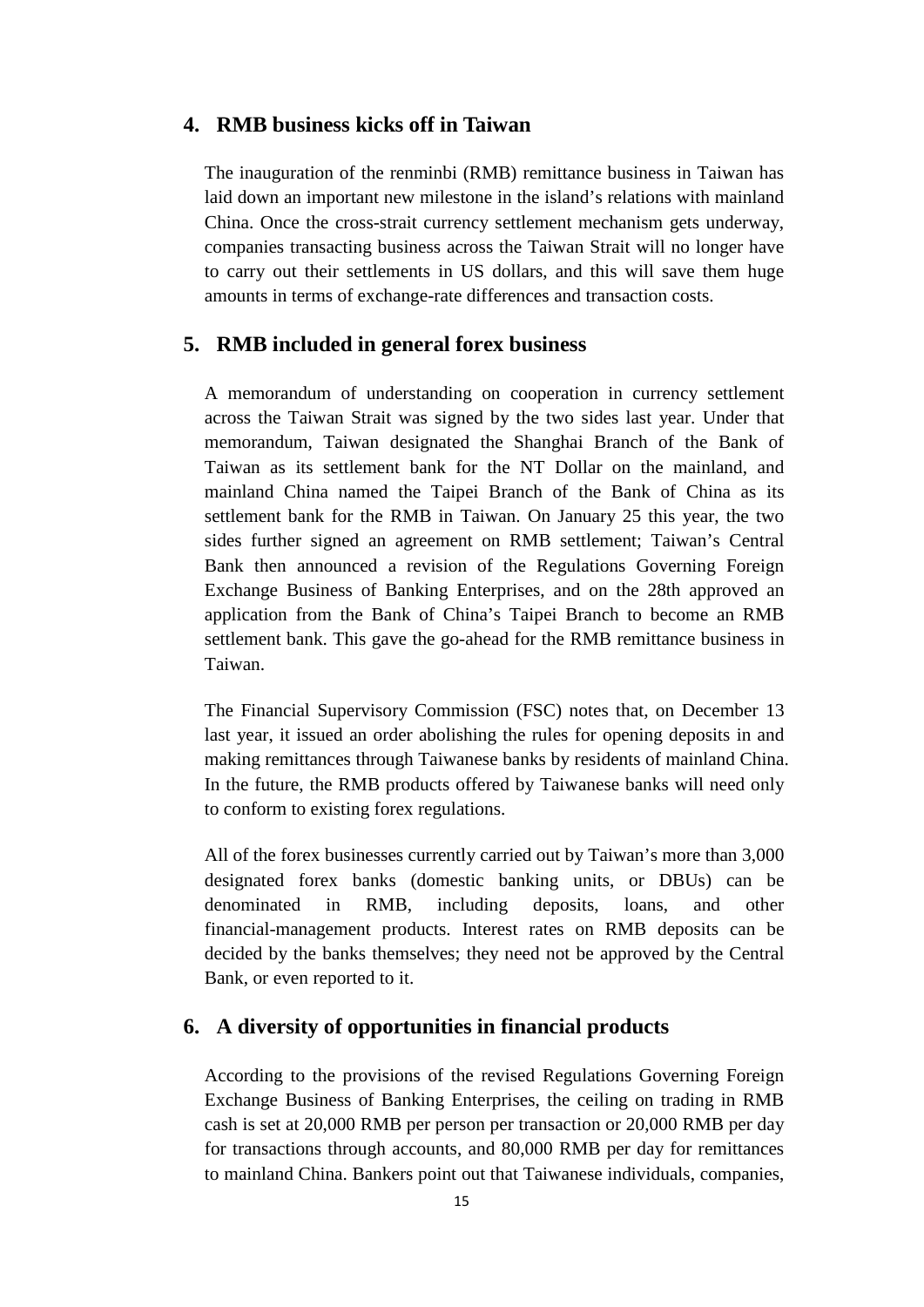and juridical persons alike may now open RMB accounts, and that those already having foreign currency composite accounts can use those accounts for settlement of purchases or deposits in RMB, without opening a separate RMB account.

The FSC points out that RMB deposits are viewed as a kind of foreign-currency deposit, and are, of course, covered by the Central Deposit Insurance system. Deposits up to NT\$3 million are fully insured.

Domestic bankers say that the opportunities brought by the RMB business are not limited to deposits, loans, and remittances, but also include RMB derivatives. Most DBUs, however, will initially focus on RMB deposits because of the time needed for product planning; in the future, financial institutions will introduce a more diverse range of RMB products such as RMB-denominated bonds, funds, and insurance from which Taiwan's people can choose.

#### **7. Once-for-all opening of the RMB business**

Under this RMB opening, the FSC notes, local citizens and foreign individuals will be treated equally. All will be allowed to carry out business in RMB.

Hong Kong opened up RMB deposit and remittance businesses in 2004, but limited them to local residents. Non-residents were given permission to open RMB accounts in Hong Kong only in August last year.

The FSC explains that the RMB is treated as a kind of foreign currency, and that foreigners with a fixed residence in Taiwan are allowed to open NT Dollar and foreign currency (now including RMB) accounts in local banks, just as local citizens can. Foreigners without a fixed residence in Taiwan can now also open foreign-currency accounts (including RMB) in DBUs without restriction.

#### **8. Taiwan has potential as an offshore RMB center**

Trade and economic relations between Taiwan and mainland China are extremely close; mainland China is Taiwan's biggest trading partner and Taiwan is mainland China's seventh-biggest trading partner, with bilateral trade reaching about US\$170 billion in 2012. According to statistics compiled by Taiwan's Investment Commission, the island's accumulated investment in China now stands at US\$123.3 billion, and the number of permanently resident Taiwanese managers and staff of mainland-operating Taiwanese companies, and their dependents, now tops one million. The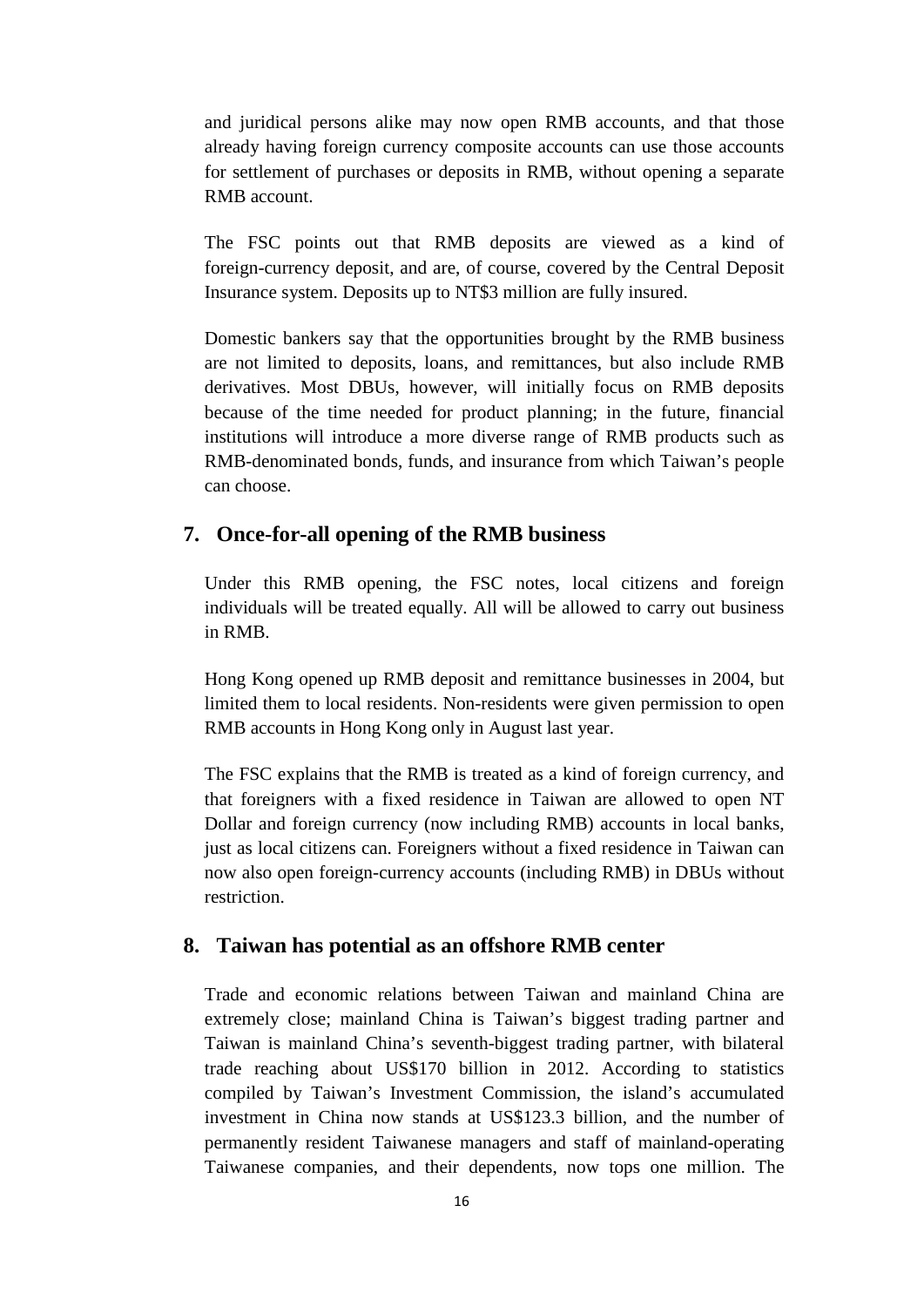Taiwanese people also make more than 2.8 million trips to China every year, and all of this creates considerable demand for cross-strait remittances.

In former times, all of the financing for this huge amount of cross-strait trade had to be done via a third-country currency (the US dollar). With the cross-strait currency settlement mechanism in place, manufacturers, importers, exporters, and other businesses can now receive and pay funds directly in RMB without going through the US dollar; the exchange-rate losses this avoids, and the processing fees it saves, have made the trade process much simpler. The ability of people on the two sides of the Taiwan Strait to carry out direct RMB remittances will form Taiwan naturally into a funding pool for the RMB and set the island up to become an offshore center for the currency.

Hong Kong is currently the world's only offshore RMB center. Since it opened the RMB business in 2004, deposits there have risen to almost 600 billion RMB, nearly 10% of all deposits; of that total, RMB-denominated bonds (the so-called dim sum bonds) amount to almost 400 billion. The RMB has not replaced the Hong Kong dollar, but it has become a vital link in the allocation of assets for the people of the former colony. Taiwanese and foreign financial professionals point out that Taiwan has an environment, with the attendant advantages, that favor the development of an offshore RMB center; they caution, however, that the island still needs to develop related financial products and reinforce mechanisms (such as RFDI and RQFII) for the return of RMB to mainland China. The FSC indicates that in the future, the authorities on both sides of the strait will continue to communicate, coordinate, and cooperate closely to expand the scope of RMB businesses in Taiwan, helping the island to become the second offshore center for the RMB.

### **V. Conclusion**

This year is a key year for the rebound of the securities industry, facing a slow recovery of the overall economy with various negative issues in the market gradually settling down, the securities market appears to be "showing a silver lining behind dark clouds" with a rebound in sight.

Taiwan [government implements the new capital gains tax rules,](http://www.cepd.gov.tw/encontent/m1.aspx?sNo=0019593) abolishes the 8,500-point stock index threshold for imposition of the tax, retroactive to January 1 this year. Closer-strait financial market opens more widely by singing Cross-Strait Agreement on Trade in Services in June 2013. The securities industry should grasp this opportunity and complete major